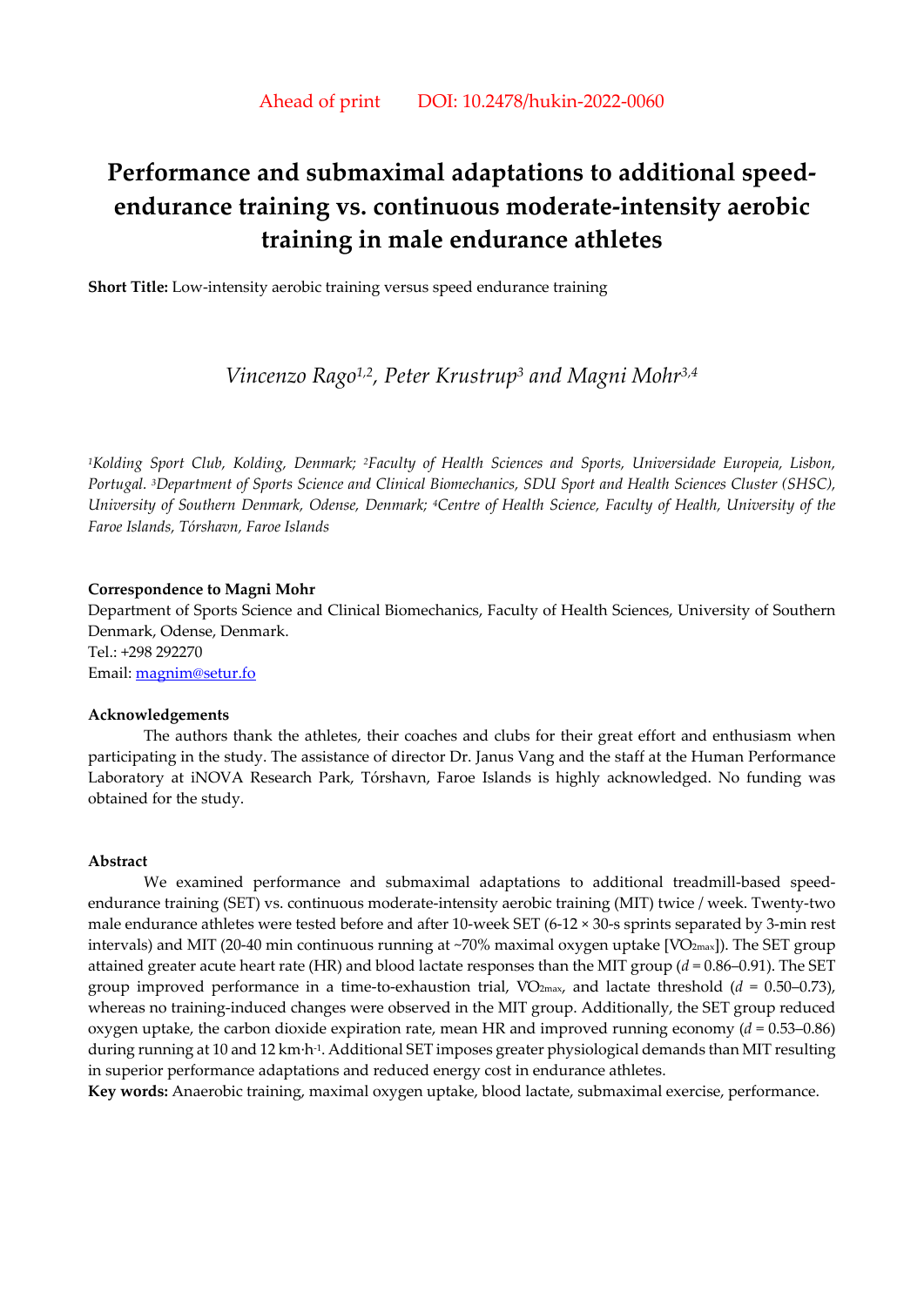#### **Introduction**

Endurance training is mostly based on high volumes with most of the time exercising at submaximal intensities (e.g. continuous moderate-intensity aerobic training; MIT (Laursen, 2010)). As aerobic energy supply dominates the energy requirements of endurance athletes, the majority of endurance training is generally aimed at increasing aerobic capacity (Laursen, 2010). Nonetheless, performance in endurance events (e.g., rowing, swimming, running and cycling) involves energy contribution from both aerobic and anaerobic sources (Laursen, 2010). However, it is unclear whether performance and cardiorespiratory adaptations are affected by additional endurance training.

Beyond MIT, endurance training is also prescribed using higher intensities, shorter exercise intervals and longer recovery periods compared to MIT (e.g., high-intensity training; (Buchheit and Laursen, 2013a, 2013b; Iaia and Bangsbo, 2010; MacInnis and Gibala, 2017)). By default, high-intensity training is based on a maximum of 30-min duration with multiple periods of near-maximal to maximal efforts, interspersed by longer recovery periods (Buchheit and Laursen, 2013a, 2013b). Particularly, speed-endurance training (SET; i.e., repeated bouts of all-out or based on 90–95% maximum sprinting effort lasting <40 s; work-to-rest ratio 1:5) has shown to promote comparable performance and physiological adaptations to that of conventional MIT (Bangsbo, 2015; Iaia and Bangsbo, 2010). However, sparse research is available about the SET-induced effects on physiological and performance variables (Bangsbo, 2015; Hostrup and Bangsbo, 2017; Iaia and Bangsbo, 2010; Mohr and Krustrup, 2016).

Endurance performance primary relies on maximal oxygen uptake ( $VO_{2max}$ ), running economy (RE) as well as reduced heart rate (HR) responses during submaximal exercise (Bangsbo, 2015). VO<sub>2max</sub> indicates the maximal amount of energy available through the oxidative process per unit of time during exhaustive activities, being a central component of endurance activities (Bassett and Howley, 2000), whereas RE represents the oxygen cost required to perform a specific activity at submaximal intensities and provides information about an athlete's aerobic efficiency to perform such a given task (Barnes and Kilding, 2015). After a period of SET, several positive performance effects have been observed in runners (Bangsbo et al., 2009; Bickham et al., 2006; Skovgaard et al., 2018; Vorup et al., 2016) and soccer players (Fransson et al., 2018; Gunnarsson et al., 2012; Mohr and Krustrup, 2016; Nyberg et al., 2016). On the other hand, unclear effects have been observed on V̇O2max (Bangsbo et al., 2009; Skovgaard et al., 2014), with improved endurance performance associated with a reduction in energy cost (EC) during submaximal exercise (e.g., RE; Bangsbo et al., 2009; Skovgaard et al., 2014, 2018), and various muscle mechanisms that may delay fatigue during intense exercise (Hostrup and Bangsbo, 2017; Skovgaard et al., 2014, 2018).

Beyond SET-induced performance adaptations, information regarding submaximal cardiorespiratory adaptations to SET in endurance athletes is limited to one study (Skovgaard et al., 2018). Thus, the purpose of the present study was to test the hypothesis that additional SET induces greater improvements in endurance performance, V̇O2max and RE than MIT in elite male endurance athletes.

#### **Methods**

#### **Participants**

Twenty-four elite male endurance athletes were initially recruited for the study. However, there were two drop-outs from the study (one from each group due to injuries), resulting in a final sample of 22 participants (**Table 1**) from different endurance sports (long-distance swimming, *n* = 4; long-distance running, *n* = 4; rowing, *n* = 6; and different team sports, *n* = 8). Participants had a weekly training volume of 6-10 sessions of approximate duration of 90-150 min per session. The inclusion was based on the following selection criteria: (a) national competitive standard with a central important endurance component (i.e., 800-1500 m freestyle swimming, 5-10 km distance running, 2000 m rowing, team handball or soccer); (b) injury-free during the last 3 months prior to the study; (c)  $VO_{2max} > 55$  ml·min<sup>-1</sup>·kg<sup>-1</sup>, (d) competitive background of minimum 3 years; (e) male aged 18-25 yrs. All athletes were part of the national team of the Faroe Islands in their respective sports. The study was approved by the local ethics committee of the Faroe Islands (*Vísindasisemisnevndin*) and conducted in accordance with the Declaration of Helsinki. After being informed verbally and formally about the experimental procedures and associated risks, all participants gave their written consent to take part in the study.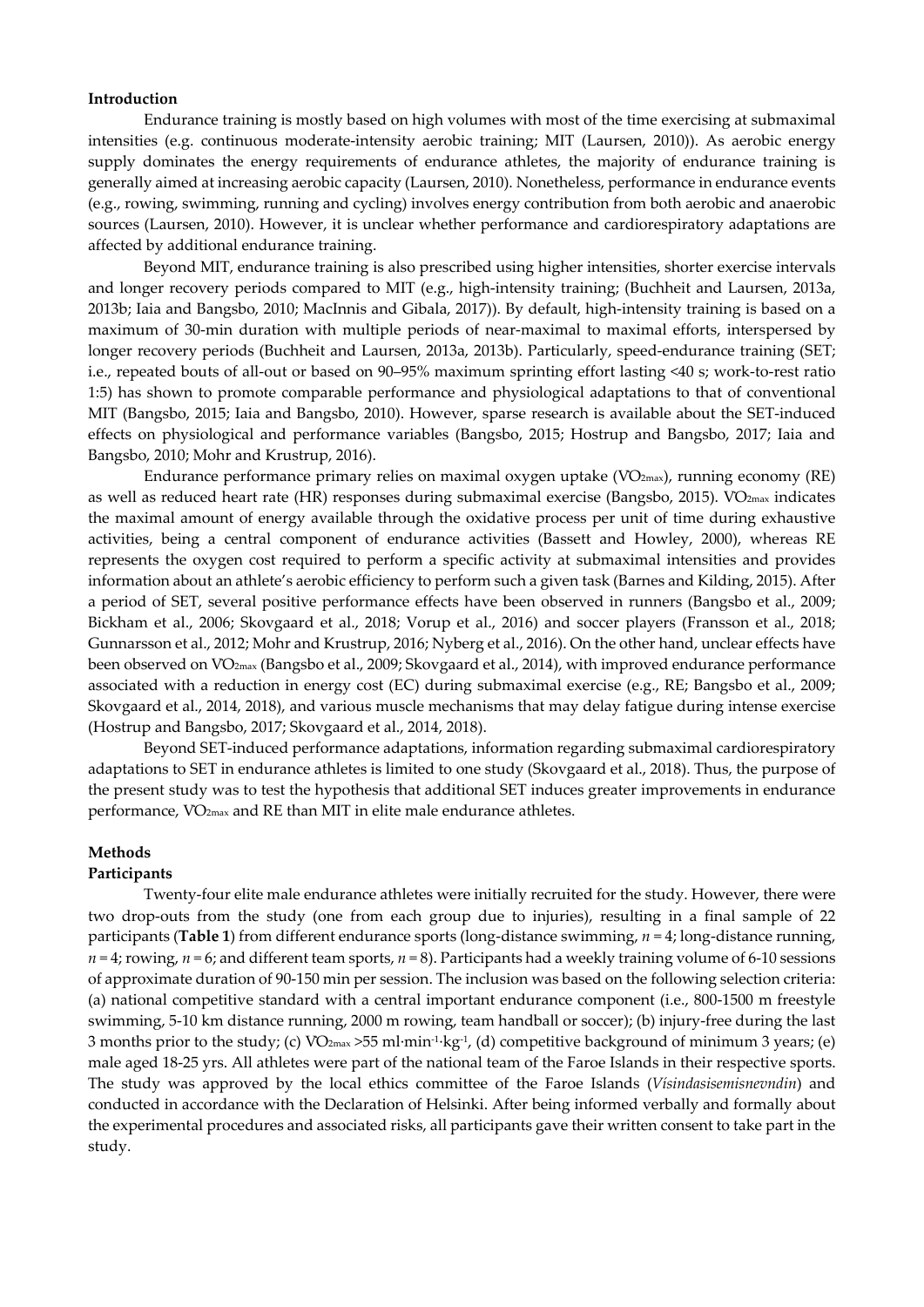#### **Measures**

A longitudinal (pre- and post-training) design was applied. Participants were matched according to their sport modality and randomly assigned to either a SET group  $(n = 11)$  or a MIT group  $(n = 11)$ . The randomization process first separated the participants in groups, ensuring an equal representation from each sport under random and blinded conditions.

Before and after the intervention, endurance performance and cardiorespiratory responses were assessed. Physiological measurements were performed on a motorized treadmill under standardized laboratory conditions (20°C; 40% relative humidity). On the testing day, participants arrived at the laboratory after consuming a light meal, refraining from caffeine and alcohol consumption during the 48 hrs before the experiment. To minimize diet-induced changes in physiological variables, participants were also required to record their individual food intake in the 48 hrs preceding the pre-training tests and to replicate their individual dietary pattern prior to post-training testing.

## **Design and Procedures**

## *Training intervention*

SET and MIT were added to the participants' regular training twice per week, always separated by two days. The intervention was performed in the morning (~7-8 a.m.) on a treadmill before the athletes' regular practice. SET consisted of 6 to 12 reps of 30-s sprints at ~95% maximal effort (21-23 km·h-1) in each training session separated by 3-min rest intervals. The SET group performed 6 sprints during the 1<sup>st</sup> to the 3<sup>rd</sup> week, 9 sprints in the 4<sup>th</sup> to the 6<sup>th</sup> week, and 12 sprints in the 7<sup>th</sup> to the 10<sup>th</sup> week. The MIT group performed two weekly sessions of low-intensity continuous running at ~70% VO<sub>2max</sub> (based on baseline testing; ~11.5-12.0 km·h<sup>-1</sup>) during 20 to 40 min. The MIT group ran for 20 min during the 1<sup>st</sup> to the 3<sup>rd</sup> week, 30 min during the 4<sup>th</sup> to the  $6<sup>th</sup>$  week and 40 min during the 7<sup>th</sup> to the 10<sup>th</sup> week. Both SET and MIT protocols were preceded by a 15-min warm-up consisting of continuous running at 10 km·h<sup>-1</sup>. All sessions were carefully supervised by the athlete's coaching and medical staff. Acute HR responses and capillary blood lactate were assessed during a random training session in week 5 to describe the exercise demands.

## *Incremental treadmill test*

The treadmill slope was set at 1% to reproduce the energetic cost of outdoor running (Jones and Doust, 1996). The HR, rate of oxygen uptake (VO<sub>2</sub>), carbon dioxide expiration rate (VCO<sub>2</sub>) and ventilation (V<sub>E</sub>) were recorded over three submaximal 6-min running trials based on pre-established speeds (10, 12, and 14 km·h-1) separated by 2-min rest intervals (Barnes et al., 2014) and over an incremental treadmill test (ITT). Steady state condition and submaximal intensity during each stage were confirmed as maintenance of a respiratory exchange ratio (RER; calculated dividing VCO<sub>2</sub> by VO<sub>2</sub>) of less than 1.0. After 10 min, participants started an ITT with a running speed of 16 km·h<sup>-1</sup> with running speed increased by 1 km·h<sup>-1</sup> each min until volitional exhaustion. The test was considered completed when participants were not able to withstand the physical effort imposed by the test, showing visual signs of volitional fatigue or wanted to stop the test because of discomfort, despite constant encouragement from the research team. Maximum effort was confirmed based on the presence of a plateau in oxygen uptake (maintenance of  $VO<sub>2</sub>$  values;  $\pm 2$  ml·kg·min<sup>-1</sup>). *Physiological measurements* 

 $VO<sub>2</sub> VCO<sub>2</sub>$  and V<sub>E</sub> values were collected throughout the protocol using a breath-by-breath gas analysing system (Cosmed, Quark b2, Milan, Italy). The gas analyser was calibrated before each test with two gases of known oxygen and carbon dioxide concentrations as well as by the use of a 3-liter syringe for the tube flowmeter calibration (Porszasz et al., 1994). V̇O2max was determined as the highest value achieved over a 20-s period. A plateau in VO<sub>2</sub>, despite an increased speed, and a RER >1.15 were adopted as criteria for VO<sub>2max</sub> achievement. Additionally, the participants' HR during the test was continuously recorded using a shortrange telemetry device (Polar S610; Polar Electro Oy, Kempele, Finland) fitted around the chest and the data were collected at 5-s intervals, moreover, the mean HR during exercise (HR<sub>ex</sub>) was retained. The RE was calculated dividing pulmonary VO<sub>2</sub> during the last minute of each running stage by running speed and body mass, and expressed as gross caloric unit cost (ml·kg<sup>-1</sup>·km<sup>-1</sup>) (Shaw et al., 2014). The VO<sub>2</sub>, VCO<sub>2</sub>, V<sub>E</sub>, HR<sub>ex</sub> and RE values obtained during the last 3 min of each running stage were retained for analyses.

Upon completion of the ITT, peak blood lactate concentrations ([BLa<sup>-</sup>]) were collected from the index finger tip using a hand-held portable analyser (Lactate Pro, Arkray, KDK, Japan) in 5 μL samples (Pettersen et al., 2014). The highest [BLa¯] value of two readings (immediately at exhaustion and 2 min after the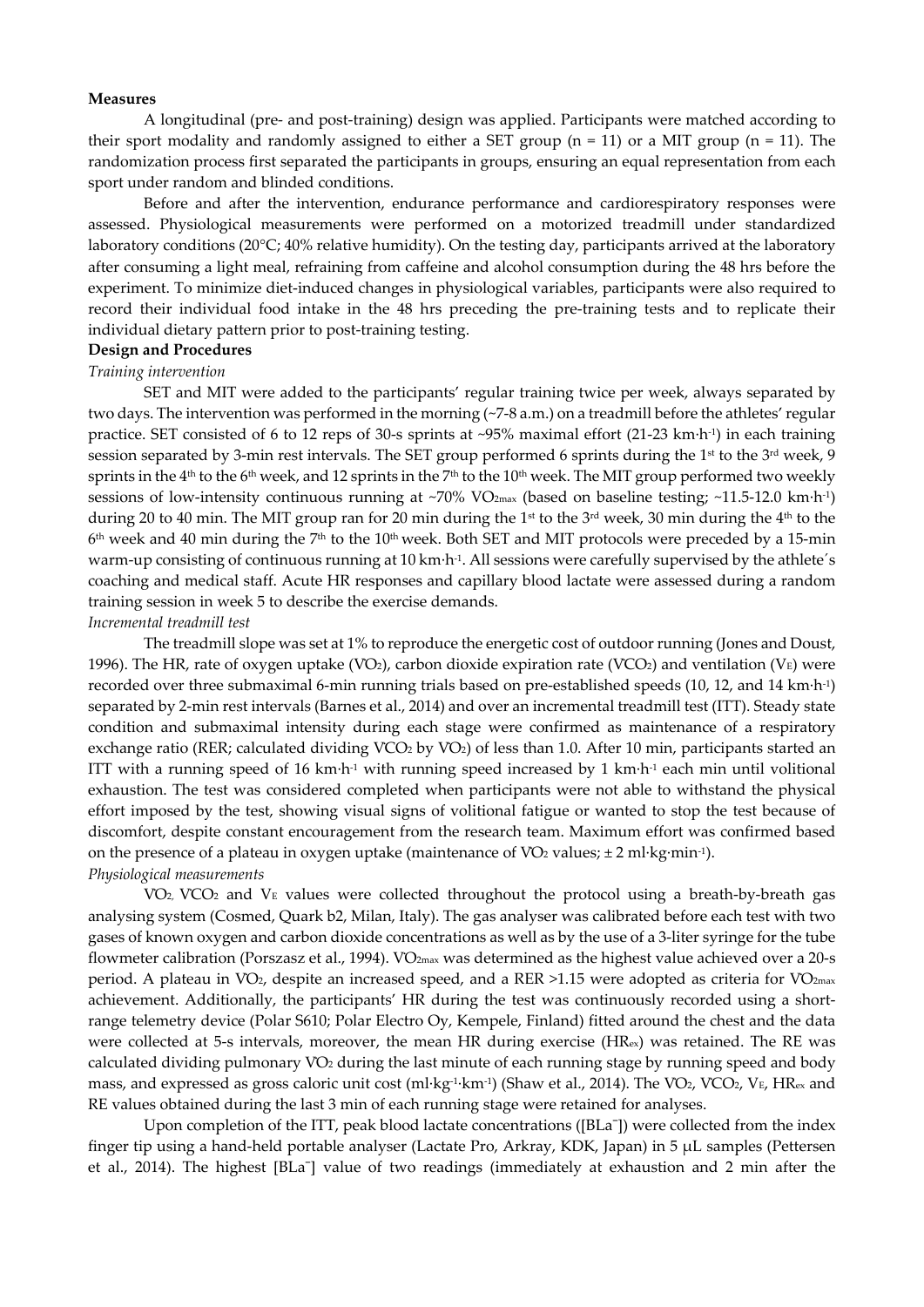completion of the ITT) was retained as the indicator of anaerobic glycolytic capacity (Green and Dawson, 1993).

## **Statistical Analysis**

The Shapiro-Wilk test revealed that all variables were normally distributed within each group and evaluation moment (*p* > 0.05). After assuming no significant between-group differences at baseline using an unpaired *t*-test (*p* > 0.05), a further *t*-test was employed to compare the acute training responses between groups in a random session on the fifth week. A two-way repeated-measures analysis of variance (ANOVA) was used on performance and physiological variables. The independent variables included one betweensubjects factor (training intervention) with two levels (SET and MIT), and one within-subject factor (time) with two levels (pre- and post-intervention). To examine the influence of training intervention on the development of our dependent variables, we used these ANOVAs to test the null hypothesis of no difference in change over time between groups (time × group interaction). To interpret the magnitude of differences, effect sizes and associated 95% confidence intervals were classified as small, moderate and large (*d* = 0.2–0.5, 0.5–0.8, > 0.8; respectively) (Cohen, 1988).

Data were reported as mean ± standard deviation (SD) for all variables. Statistical significance was set at *p* ≤ 0.05. Analyses were performed using Statistical Package for Social Science software, version 25.0 (IBM, Armonk, NY).

## **Results**

The SET group largely attained higher peak and mean HR and peak [BLa<sup>-</sup>] during a SET session than the MIT group  $(d = 0.86 - 0.91; p < 0.001;$  **Table 2**).

The SET group moderately improved VO<sub>2max</sub>, ITT results and [BLa<sup>-</sup>] ( $d = 0.52$  [0.17–0.88], 0.61 [0.25– 0.96] and 0.50 [0.15–0.86], respectively; *p* < 0.05). However, no performance changes were observed after MIT (*p* > 0.05). A small time × group interaction was observed for the ITT and peak [BLa¯] (*d* = 0.47 [0.37–0.59] and 0.35 [0.14–0.56], respectively; *p* < 0.05). A description of performance adaptations to SET and MIT is reported in **Table 3**.

The SET group largely reduced VO<sub>2</sub> and VCO<sub>2</sub> when running at 10 and 12 km·h<sup>-1</sup> ( $d = 0.81$ –0.86;  $p <$ 0.05). On the other hand, the MIT group showed small-to-moderate increases in VO<sub>2</sub> during exercise ( $d = 0.58$ ) [0.23–0.94], 0.37 [0.03–0.71] and 0.35 [0.01–0.68] at 10, 12 and 14 km·h-1, respectively; *p* < 0.05). Additionally, when running at 10 and 12 km·h<sup>-1</sup>, the SET group experienced small-to-moderate reductions in HR<sub>ex</sub> ( $d = 0.76$ ) [0.62–0.90] and 0.42 [0.07–0.77], respectively; *p* < 0.05) and improved RE (*d* = 0.60 [0.25–0.94] and 0.53 [0.18– 0.89] respectively;  $p < 0.05$ ). Contrarily, when running at 10 and 12 km·h<sup>-1</sup>, the MIT group presented a slightly increased HRex (*d* = 0.40 [0.05–0.75] and 0.46 [0.11–0.82], respectively; *p* < 0.05) and impaired RE (*d* = 0.41 [0.07– 0.76] and 0.29 [0.03–0.61], respectively;  $p < 0.05$ ). Small to moderate time  $\times$  groups interactions were observed for both VO<sub>2</sub>, VCO<sub>2</sub>, HR<sub>ex</sub> and RE at 10 and 12 km·h<sup>-1</sup> ( $d = 0.40-0.77$ ;  $p < 0.05$ ). A description of submaximal cardiorespiratory adaptations to SET and MIT is reported in **Table 4**.

## **Discussion**

The present study provides further support to SET to improve performance in athletes. Specifically, additional speed endurance training based on 30-s sprints at ~95% maximal effort seems to produce greater submaximal cardiorespiratory adaptations compared to continuous MIT (~70% VO<sub>2max</sub>) in male elite endurance athletes, which are likely to be mediated by higher acute physiological responses during training.

SET imposed greater physiological demands than the MIT intervention. Specifically, both HR<sub>peak</sub> and  $HR_{ex}$  were largely higher during SET than MIT, indicating greater cardiovascular stimulation. As  $HR_{ex}$  is closely related to V̇O2 during exercise when expressed as the percentage of individual HRmax (Achten and Jeukendrup, 2003) and to perception of effort (Marcora, 2009) during running, a higher cardiovascular and perceptual load might be expected when using SET compared to MIT. Additionally, the greater peak [BLa¯] during SET indicates a higher anaerobic contribution to the energy yield compared to MIT. This is confirmed by previous findings in active adults performing cycling-based SET based on six 20-s bouts of all-out cycling at 140% maximum power, compared to eight 60-s bouts at 85% maximum power and six 2-min bouts at 70% maximum power (Olney et al., 2018). Additionally, Mohr et al. (2007) found high muscle lactate concentrations after a SET session comparable to the present study. Our observed acute exercise responses are also supported by a recent work showing that SET may result in short-term (24 to 72 hrs) neuromuscular fatigue in soccer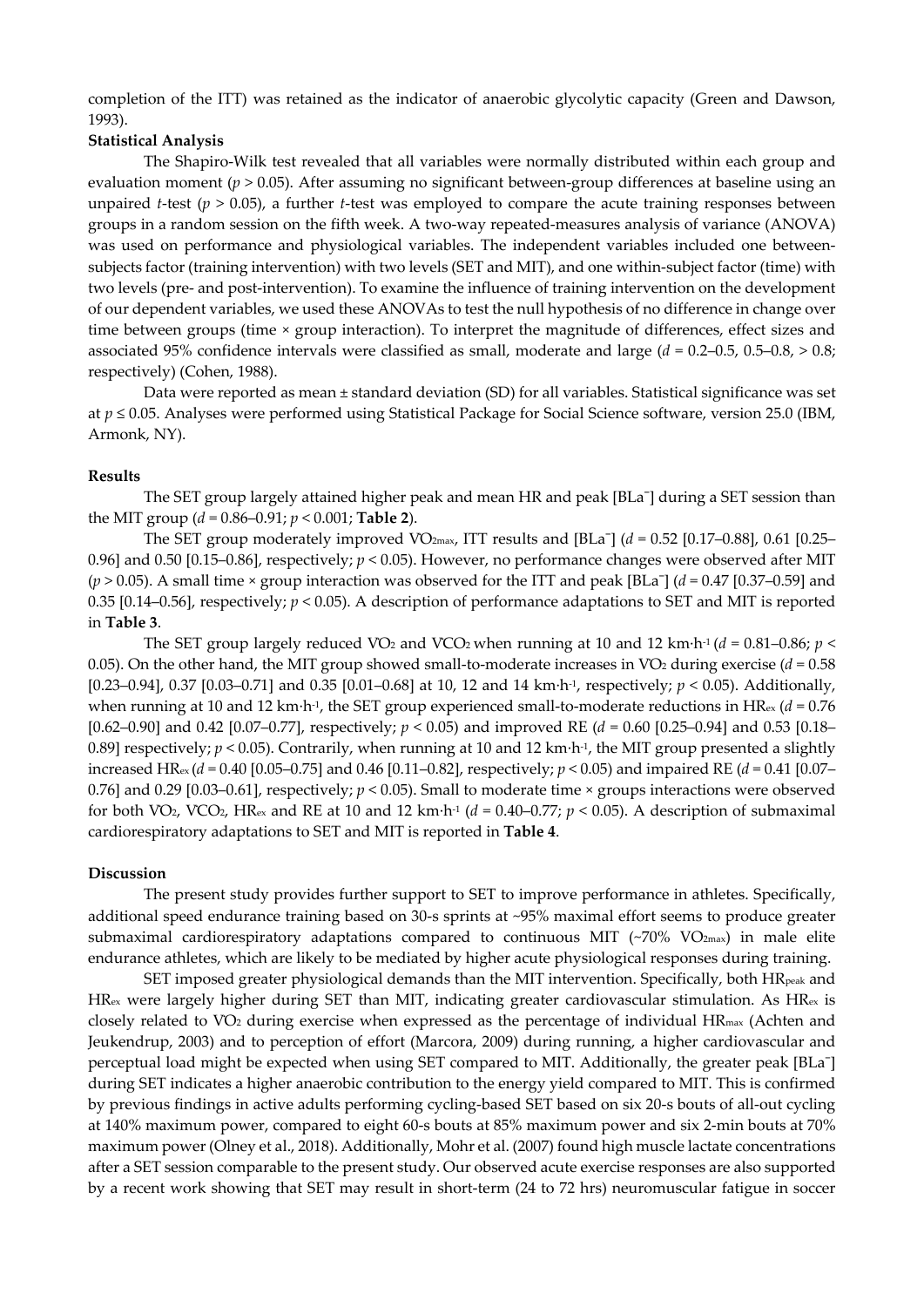players (Tzatzakis et al., 2019). Since athletes in the present study trained 6-10 times per week in addition to the intervention protocol, SET sessions may have affected their performance during normal training.

SET induces superior performance improvements compared to MIT, which are in line with extensive research in long-distance runners (Bangsbo et al., 2009; Bickham et al., 2006; Skovgaard et al., 2018; Vorup et al., 2016) and team sport athletes (Fransson et al., 2018; Mohr and Krustrup, 2016; Nyberg et al., 2016; Purkhús et al., 2016). Our observed changes in V̇O2max after the SET intervention are in contrast to previous studies showing unaltered VO<sub>2max</sub> in runners performing 30-s sprints 3-4 times/week compared to continuous running training (~55 km/week) (Bangsbo et al., 2009) or heavy-resistance training (89-90% one-maximum repetition) (Skovgaard et al., 2014). One reason for the diverging results may be related to our participant group, which included rowers, swimmers, and team sport athletes, who were unfamiliar with treadmill running, and its associated biomechanical stimulus, compared to long-distance runners. Additionally, athletes assigned to the SET group may have had an improved glycolytic capacity as denoted by increased peak blood lactate after the ITT protocol.

Most submaximal cardiorespiratory adaptations to SET or MIT were observed at running intensities of 10 and 12 km·h-1. The lack of positive adaptations when running at 14 km·h-1 could be attributed to the fact that athletes reached the anaerobic threshold before this speed, as indicated by the appearance of an oxygen uptake slow component at this speed. In the present study, the SET group experienced large reductions in  $VO<sub>2</sub>$ and VCO<sub>2</sub> when running at 10 and 12 km·h<sup>-1</sup>. This is supported by findings in endurance runners performin 8–12 reps of 30-s sprints separated by 3-min rest intervals during 4 weeks (Iaia et al., 2009; Skovgaard et al., 2018). On the other hand, irrespective of the running intensity, the MIT group surprisingly increased  $VO<sub>2</sub>$ during exercise. Potentially, additional MIT may have negatively affected normal training due to acute fatigue associated with training volume (Bangsbo et al., 2009). Alternatively, this type of training may not have been powerful enough to cause significant adaptations in muscular variables associated with locomotor efficiency. Furthermore, meaningful reductions in HRex and EC (improved RE) when running at 10 and 12 km·h-1 after the SET intervention, might be explained by concurrent reductions in VO<sub>2</sub> during exercise. The main cause of the improved running seems to be related to muscular factors such as improved biomechanical factors (Pizzuto et al., 2019) and upregulated mitochondrial efficiency (Buchheit and Laursen, 2013a), as no difference was observed in pulmonary ventilation and only a minor part of lower VO<sub>2</sub> after SET may relate to the reduced cardiac work (Kitamura et al., 1972). Our improved RE after SET is supported by the recent study of Skovgaard et al. (2018) in elite runners. However, our decreased submaximal HRex after SET is in contrast to studies in endurance athletes despite of reduced V̇O2 in these studies (Iaia et al., 2009; Skovgaard et al., 2018). In this context, our participants were elite athletes at the national level in a small country, and thus, their training status may have been at a sub-elite level compared to the international elite level in bigger countries. On the other hand, surprisingly the MIT group experienced small increases in HRex and EC (impaired RE), which could be partially explained by the additionally imposed demands of MIT.

It is important to denote some limitations inherent to this work. First, despite the equal number of sport representatives distributed in the two intervention groups, athletes represented different sporting modalities. Second, the two training interventions were compared with the absence of a classical control group. Third, it was not possible to monitor the training responses during the entire period. Fourth, we adopted arbitrary intensity zones to assess submaximal cardiorespiratory responses.

Taken together, our findings suggest that SET imposes greater physiological demands compared to continuous MIT in elite male endurance athletes. These demands seem to result in superior adaptations for endurance performance with a concurrently reduced EC during submaximal running. Endurance coaches can incorporate both treadmill-based SET and MIT to their regular in-season training programs to promote further gains in endurance performance and cardiorespiratory fitness. Nonetheless, SET might be preferred to MIT when the physiological target is to increase the anaerobic contribution to exercise. Caution should be paid to the exercise mode (e.g., running, swimming, rowing) which could affect the imposed sport-specific demands.

In conclusion, additional speed endurance training based on short intense bouts (30-s sprints at ~95% maximal effort) produces greater acute responses compared to continuous moderate-intensity aerobic training (~70% VO2max) during a 10-wk competitive period in male elite endurance athletes, resulting in superior performance and submaximal cardiorespiratory adaptations.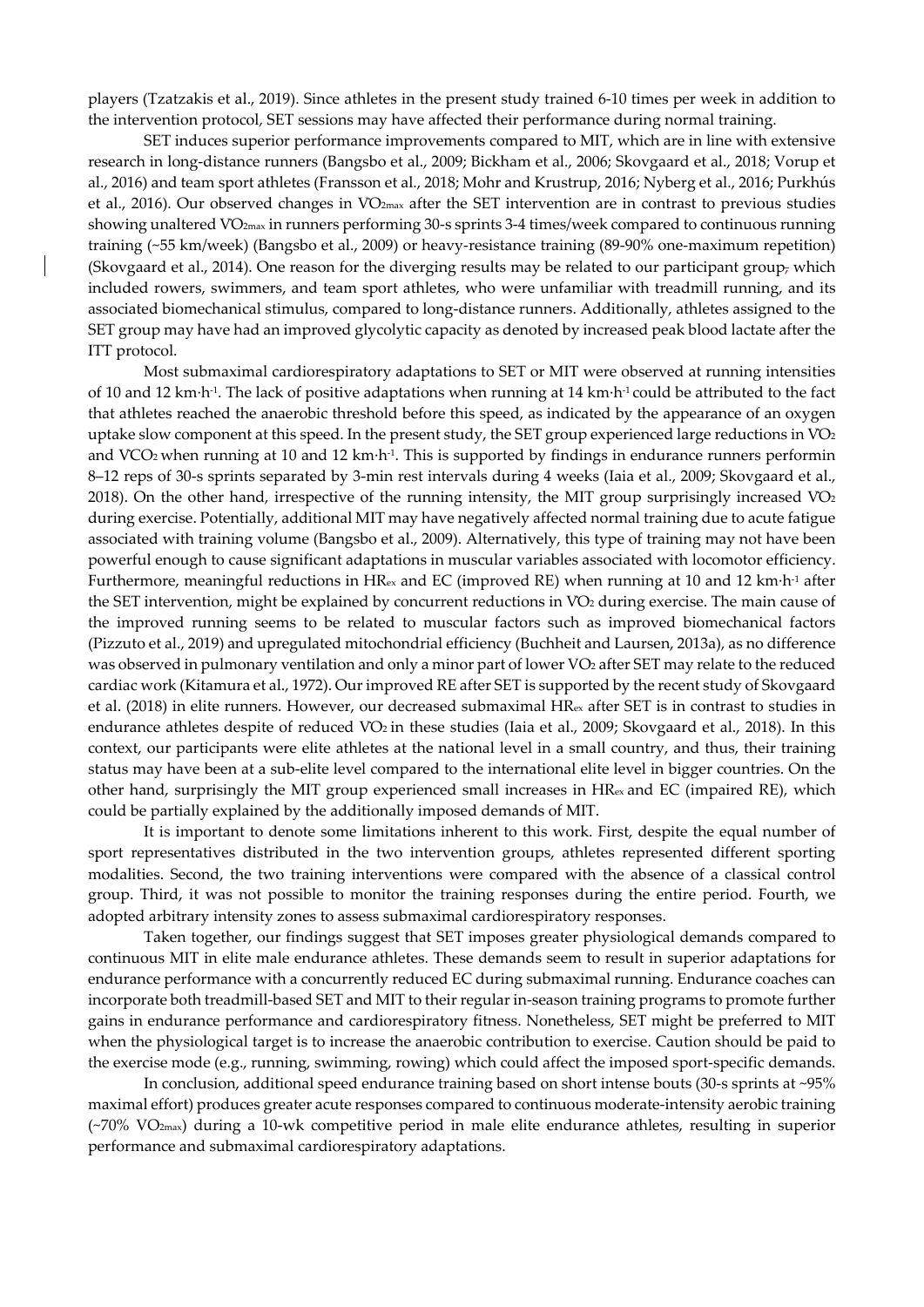### **References**

- Achten, J., & Jeukendrup, A. E. (2003). Heart rate monitoring: applications and limitations. *Sports Medicine, 33*(7), 517-538.
- Bangsbo, J. (2015). Performance in sports--With specific emphasis on the effect of intensified training. *Scandinavian Journal of Medicine and Science in Sports, 25 Suppl 4*, 88-99.
- Bangsbo, J., Gunnarsson, T. P., Wendell, J., Nybo, L., & Thomassen, M. (2009). Reduced volume and increased training intensity elevate muscle Na+-K+ pump alpha2-subunit expression as well as short- and longterm work capacity in humans. *Journal of Applied Physiology (1985), 107*(6), 1771-1780.
- Barnes, K. R., & Kilding, A. E. (2015). Running economy: measurement, norms, and determining factors. *Sports Medicine Open, 1*(1), 8.
- Barnes, K. R., McGuigan, M. R., & Kilding, A. E. (2014). Lower-body determinants of running economy in male and female distance runners. *Journal of Strength and Conditioning Research, 28*(5), 1289-1297.
- Bassett, D. R., Jr., & Howley, E. T. (2000). Limiting factors for maximum oxygen uptake and determinants of endurance performance. *Medicine and Science in Sports and Exercise, 32*(1), 70-84.
- Bickham, D. C., Bentley, D. J., Le Rossignol, P. F., & Cameron-Smith, D. (2006). The effects of short-term sprint training on MCT expression in moderately endurance-trained runners. *European Journal of Applied Physiology, 96*(6), 636-643.
- Buchheit, M., & Laursen, P. (2013a). High-intensity interval training, solutions to the programming puzzle: Part I: cardiopulmonary emphasis. *Sports Medicine, 43*(5), 313-338.
- Buchheit, M., & Laursen, P. B. (2013b). High-intensity interval training, solutions to the programming puzzle. Part II: anaerobic energy, neuromuscular load and practical applications. *Sports Medicine, 43*(10), 927- 954.
- Cohen, J. (1988). *Statistical Power Analysis for the Behavioral Sciences 2nd edition*. USA: Lawrence Erlbaum Associates.
- Fransson, D., Nielsen, T. S., Olsson, K., Christensson, T., Bradley, P. S., Fatouros, I. G., . . . Mohr, M. (2018). Skeletal muscle and performance adaptations to high-intensity training in elite male soccer players: speed endurance runs versus small-sided game training. *European Journal of Applied Physiology, 118*(1), 111-121.
- Green, S., & Dawson, B. (1993). Measurement of anaerobic capacities in humans. Definitions, limitations and unsolved problems. *Sports Medicine, 15*(5), 312-327.
- Gunnarsson, T. P., Christensen, P. M., Holse, K., Christiansen, D., & Bangsbo, J. (2012). Effect of additional speed endurance training on performance and muscle adaptations. *Medicine and Science in Sports and Exercise, 44*(10), 1942-1948.
- Hostrup, M., & Bangsbo, J. (2017). Limitations in intense exercise performance of athletes effect of speed endurance training on ion handling and fatigue development. *Journal of Physiology, 595*(9), 2897-2913.
- Iaia, F. M., & Bangsbo, J. (2010). Speed endurance training is a powerful stimulus for physiological adaptations and performance improvements of athletes. *Scandinavian Journal of Medicine and Science in Sports, 20 Suppl 2*, 11-23.
- Iaia, F. M., Hellsten, Y., Nielsen, J. J., Fernström, M., Sahlin, K., & Bangsbo, J. (2009). Four weeks of speed endurance training reduces energy expenditure during exercise and maintains muscle oxidative capacity despite a reduction in training volume. *Journal of Applied Physiology (1985), 106*(1), 73-80.
- Jones, A. M., & Doust, J. H. (1996). A 1% treadmill grade most accurately reflects the energetic cost of outdoor running. *Journal of Sports Sciences, 14*(4), 321-327.
- Kitamura, K., Jorgensen, C. R., Gobel, F. L., Taylor, H. L., & Wang, Y. (1972). Hemodynamic correlates of myocardial oxygen consumption during upright exercise. *Journal of Applied Physiology, 32*(4), 516-522.
- Laursen, P. B. (2010). Training for intense exercise performance: high-intensity or high-volume training? *Scandinavian Journal of Medicine and Science in Sports, 20 Suppl 2*, 1-10.
- MacInnis, M. J., & Gibala, M. J. (2017). Physiological adaptations to interval training and the role of exercise intensity. *Journal of Physiology, 595*(9), 2915-2930.
- Marcora, S. (2009). Perception of effort during exercise is independent of afferent feedback from skeletal muscles, heart, and lungs. *Journal of Applied Physiology (1985), 106*(6), 2060-2062.
- Mohr, M., & Krustrup, P. (2016). Comparison between two types of anaerobic speed endurance training in competitive soccer players. *Journal of Human Kinetics, 51*, 183-192.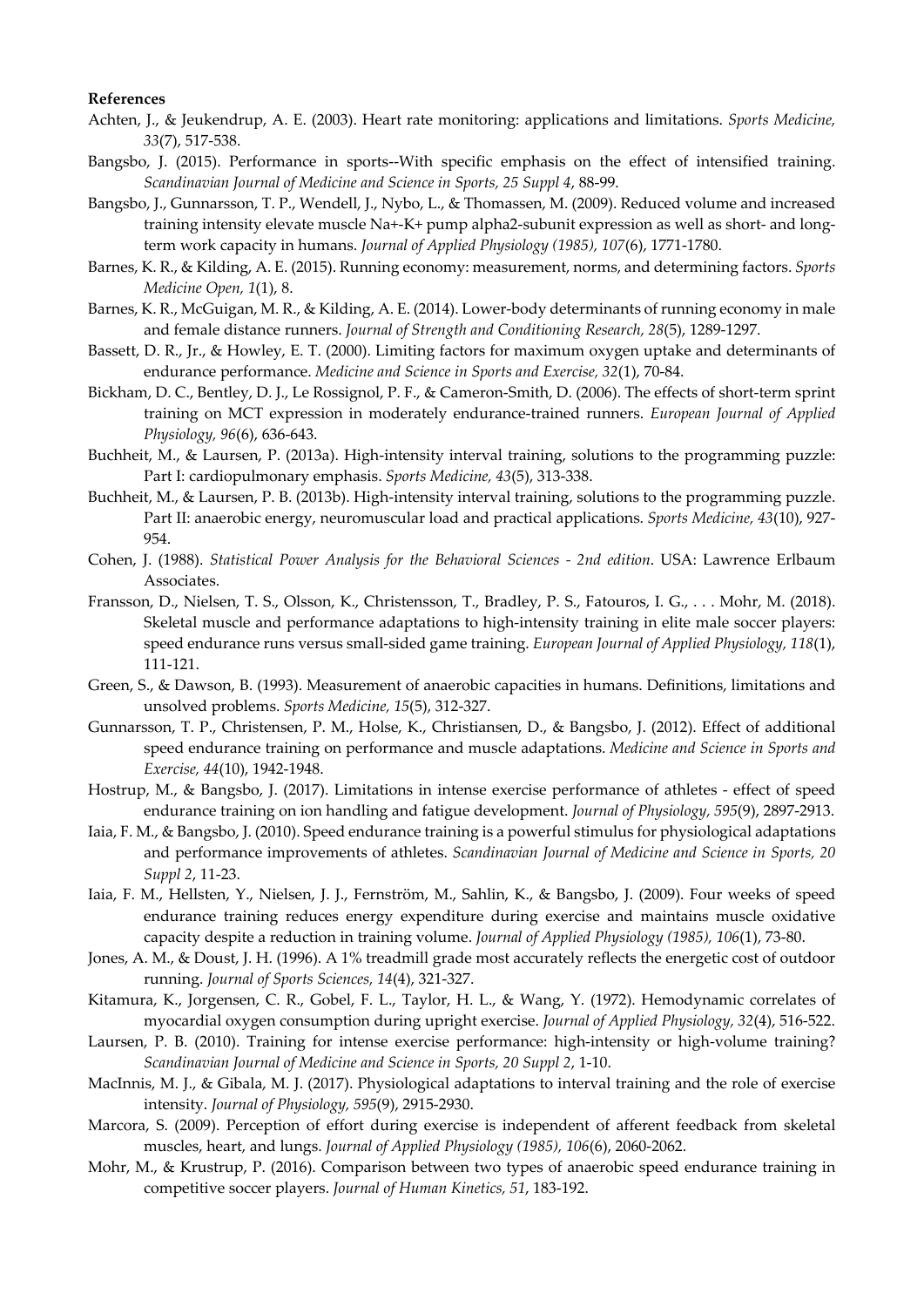- Mohr, M., Krustrup, P., Nielsen, J. J., Nybo, L., Rasmussen, M. K., Juel, C., & Bangsbo, J. (2007). Effect of two different intense training regimens on skeletal muscle ion transport proteins and fatigue development. *American Journal of Physiology-Regulatory, Integrative and Comparative Physiology, 292*(4), R1594-1602.
- Nyberg, M., Fiorenza, M., Lund, A., Christensen, M., Rømer, T., Piil, P., Hostrup, M., Christiensen, P., Holbek, S., Ravnholt, S., Gunnarson, T., Bangsbo, J. (2016). Adaptations to Speed Endurance Training in Highly Trained Soccer Players. *Medicine and Science in Sports and Exercise, 48*(7), 1355-1364.
- Olney, N., Wertz, T., LaPorta, Z., Mora, A., Serbas, J., & Astorino, T. A. (2018). Comparison of Acute Physiological and Psychological Responses Between Moderate-Intensity Continuous Exercise and Three Regimes of High-Intensity Interval Training. *Journal of Strength and Conditioning Research, 32*(8), 2130-2138.
- Pettersen, S. A., Krustrup, P., Bendiksen, M., Randers, M. B., Brito, J., Bangsbo, J., Jin, Y, Mohr, M. (2014). Caffeine supplementation does not affect match activities and fatigue resistance during match play in young football players. *Journal of Sports Sciences, 32*(20), 1958-1965.
- Pizzuto, F., de Oliveira, C. F., Soares, T. S. A., Rago, V., Silva, G., & Oliveira, J. (2019). Relationship Between Running Economy and Kinematic Parameters in Long-Distance Runners. *Journal of Strength and Conditioning Research, 33*(7), 1921-1928.
- Porszasz, J., Barstow, T. J., & Wasserman, K. (1994). Evaluation of a symmetrically disposed Pitot tube flowmeter for measuring gas flow during exercise. *Journal of Applied Physiology (1985), 77*(6), 2659-2665.
- Purkhús, E., Krustrup, P., & Mohr, M. (2016). High-Intensity Training Improves Exercise Performance in Elite Women Volleyball Players During a Competitive Season. *Journal of Strength and Conditioning Research, 30*(11), 3066-3072.
- Shaw, A. J., Ingham, S. A., & Folland, J. P. (2014). The valid measurement of running economy in runners. *Medicine and Science in Sports and Exercise, 46*(10), 1968-1973.
- Skovgaard, C., Almquist, N. W., & Bangsbo, J. (2018). The effect of repeated periods of speed endurance training on performance, running economy, and muscle adaptations. *Scandinavian Journal of Medicine and Science in Sports, 28*(2), 381-390.
- Skovgaard, C., Christensen, P. M., Larsen, S., Andersen, T. R., Thomassen, M., & Bangsbo, J. (2014). Concurrent speed endurance and resistance training improves performance, running economy, and muscle NHE1 in moderately trained runners. *Journal of Applied Physiology (1985), 117*(10), 1097-1109.
- Tzatzakis, T., Papanikolaou, K., Draganidis, D., Tsimeas, P., Kritikos, S., Poulios, A., Laschou, V., Deli, C., Chatzikolau, A., Batrakoulis, A., Basdekis, G., Mohr, M., Krustrup, P., Jamurtas, A., Fatouros, I. G. (2019). Recovery Kinetics After Speed-Endurance Training in Male Soccer Players. *International Journal of Sports Physiology and Performance*, 1-14.
- Vorup, J., Tybirk, J., Gunnarsson, T. P., Ravnholt, T., Dalsgaard, S., & Bangsbo, J. (2016). Effect of speed endurance and strength training on performance, running economy and muscular adaptations in endurance-trained runners. *European Journal of Applied Physiology, 116*(7), 1331-1341.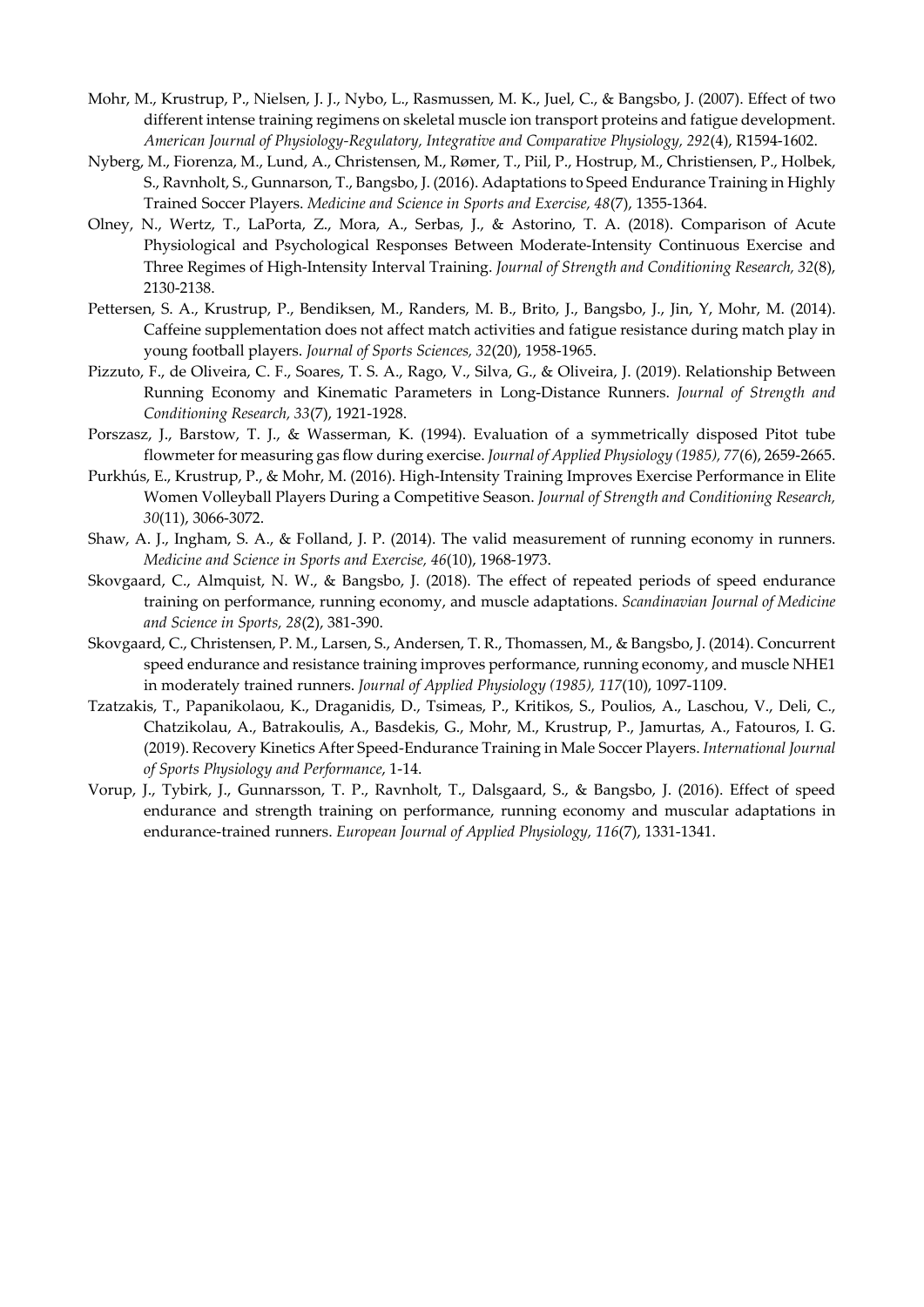| Table 1.                                             |  |
|------------------------------------------------------|--|
| Participants' baseline characteristics ( $n = 22$ ). |  |

| Group      | Age (yrs)      | Height (cm)     | Body<br>mass<br>(kg) | $VO2max$ (ml·kg <sup>-1</sup> ·min· ITT (min) |                 |
|------------|----------------|-----------------|----------------------|-----------------------------------------------|-----------------|
| <b>SET</b> | $22.0 \pm 1.8$ | $184.9 \pm 5.4$ | $76.9 \pm 5.4$       | $60.82 \pm 2.66$                              | $5.76 \pm 0.42$ |
| MIT        | $21.9 \pm 2.3$ | $182.4 \pm 7.9$ | $73.0 \pm 6.1$       | $60.56 \pm 3.10$                              | $5.77 \pm 0.45$ |

Data are presented as means ± SEM; SET, speed-endurance training; ITT, incremental treadmill test; MIT, moderate-intensity aerobic training; VO2max, maximal oxygen uptake.

## **Table 2.**

Acute exercise responses to a random training session.

| Variable                                                 | Speed-endurance training        | Moderate-intensity training     | d (95% CI)       |              |
|----------------------------------------------------------|---------------------------------|---------------------------------|------------------|--------------|
| $HR_{peak}$ (% $HR_{max}$ )                              | $96.23 \pm 1.67$ (93.37; 98.97) | $82.56 \pm 2.55$ (77.00; 86.15) | 0.91(0.81; 0.97) | ${}_{0.001}$ |
| $HR_{\rm ex}$ (% $HR_{\rm max}$ )                        | $92.23 \pm 1.64$ (89.27; 95.00) | $79.65 \pm 2.24$ (75.00; 82.56) | 0.91(0.81; 0.97) | < 0.001      |
| Peak [BLa <sup>-</sup> ] (mmol $\cdot$ L <sup>-1</sup> ) | $11.43 \pm 1.96$ (8.20; 14.20)  | $3.55 \pm 1.20$ (1.90; 5.50)    | 0.86(0.70; 0.94) | < 0.001      |

Descriptive statistics are mean ± standard deviation (range). BLa¯, blood lactate concentrations; CI, confidence intervals; HR<sub>ex</sub>, mean heart rate during exercise; HR<sub>peak</sub>, peak heart rate.

## **Table 3.**

Performance adaptations to speed-endurance training (SET) and moderate-intensity training (MIT) in endurance athletes.

|                                                    | $SET (n = 11)$   |                    | $MIT (n = 11)$   |                  | Time × Group interaction |              |
|----------------------------------------------------|------------------|--------------------|------------------|------------------|--------------------------|--------------|
| Variable                                           | Pre              | Post               | Pre              | Post             | d (95% CI)               | p            |
| $VO2max$ (ml·kg <sup>-1</sup> ·min <sup>-1</sup> ) | $60.82 \pm 2.66$ | $62.56 \pm 3.42$ M | $60.56 \pm 3.10$ | $61.10 \pm 3.81$ | $0.11(-0.04; 0.26)$      | 0.129        |
| TTE trial (min)                                    | $5.76 \pm 0.42$  | $5.95 \pm 0.46$ M  | $5.77 \pm 0.45$  | $5.71 \pm 0.43$  | 0.47(0.37; 0.59)         | ${}_{0.001}$ |
| $Bla^{-}$ (mmol $L^{-1}$ )                         | $11.04 \pm 1.81$ | $11.88 \pm 1.88$ M | $10.56 \pm 1.88$ | $10.13 \pm 1.35$ | 0.35(0.14; 0.56)         | 0.004        |

Data are presented as means ± SEM; BLa<sup>-</sup>, blood lactate concentrations, TTE, time to exhaustion; VO<sub>2max</sub>, maximal oxygen uptake. The superscript letters denote the magnitude of differences compared to "Pre" where <sup>S</sup> is small (*d* = 0.2–0.5), <sup>M</sup> is moderate (*d* = 0.5–0.8) and <sup>L</sup> is large (*d* > 0.8) effect size (*p* ≤ 0.05).